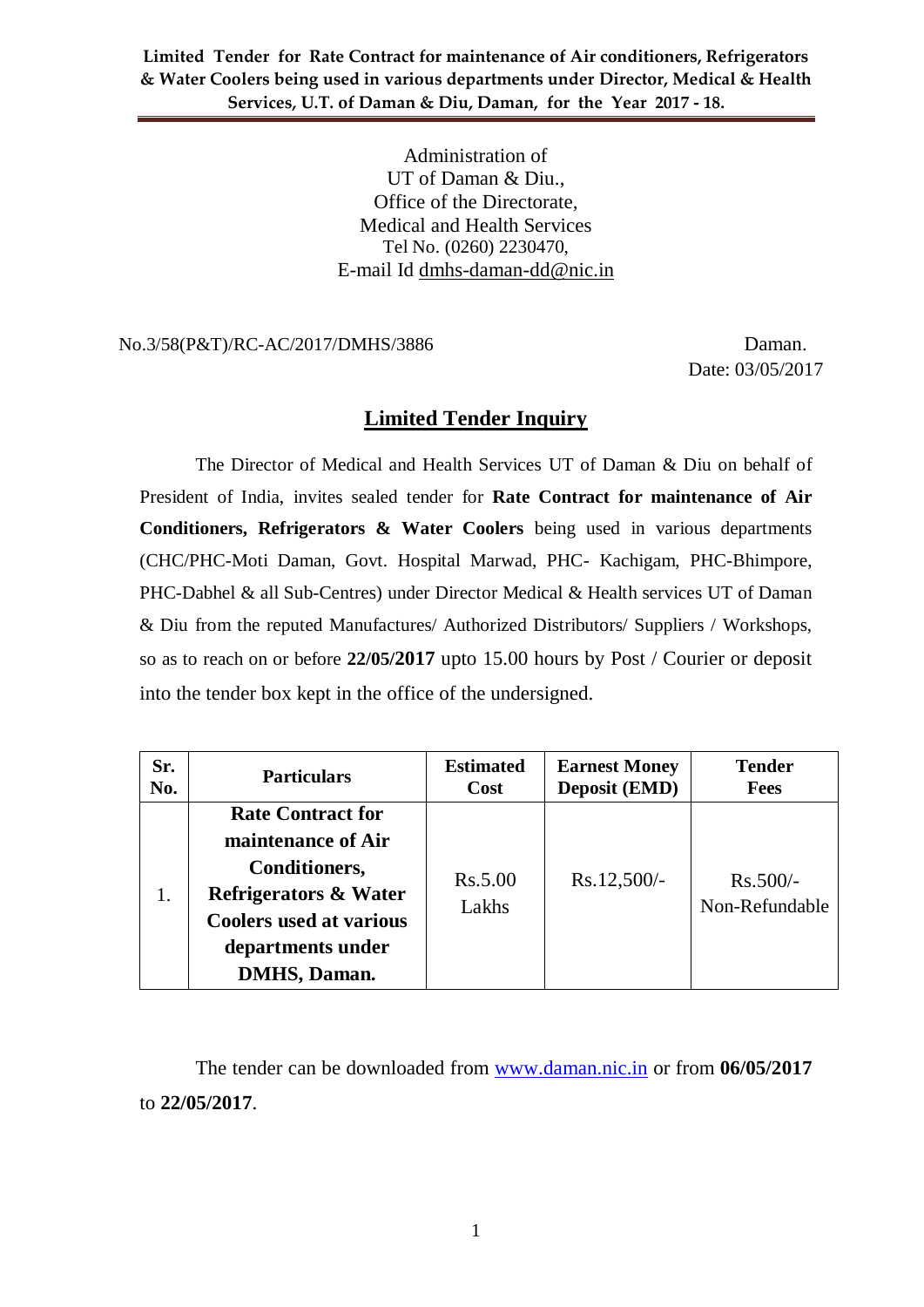The complete form for the items along with EMD in form of Fix Deposit Receipt/Account Payee Demand Draft/Banker's Cheque or Bank Guarantee from any of the Commercial Banks in an acceptable form payable at Daman in favour of the undersigned should be attached with the Sealed Tender. The EMD and tender fees should not be forward by Cash. The Sealed Tender should be properly covered in respect of each item subscribing the name of items on envelope. The Tenders will be opened on the same day in presence of the tenderers, if possible. The offers received without obtaining tender documents or without EMD and tender fees shall not be entertained.

The Limited Tender Inquiry can be downloaded from the website [www.daman.nic.in](http://www.daman.nic.in/) The Tender Fee and EMD is to be enclosed with the tender document; tender document without Tender Fee & EMD will be rejected.

Right to reject any or all Tenders without assigning any reason is reserved.

 **Sd/-**

 **Director** Medical & Health Services**/** UT of Daman & Diu, "Tel.No.0260-2230470" email ID : dmhs-daman-dd@nic.in

Copy to :-

- 1) Field Publicity Officer, Daman for wide publicity in Newspaper.
- 2) NIC, Daman & Diu with a request to publish in Website.
- 3) Accounts Section, DMHS, Daman for information.
- 4) Store Dept, DMHS, Daman for information.
- 5) P&T Department, DMHS, Daman for information.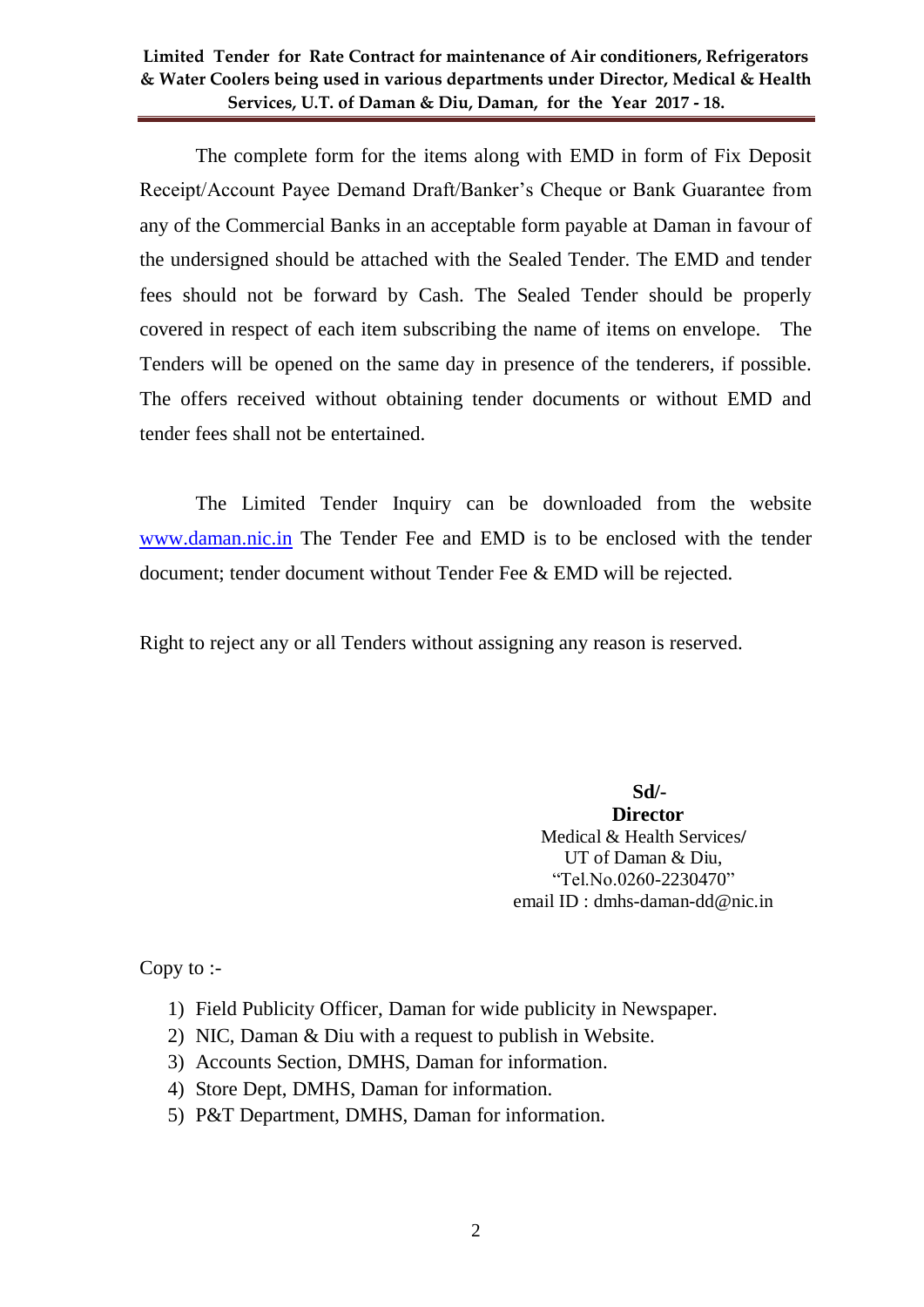### U.T. ADMINISTRATION OF DAMAN & DIU, OFFICE OF THE DIRECTOR, MEDICAL AND HEALTH SERVICES, DAMAN.

Terms and Conditions for the **"Rate Contract for Maintenance of Air-Conditioners, Refrigerators & Water Coolers in various departments under Directorate of Medical & Health Services, Daman & Diu, Daman."**

### **Instructions to Bidders :**

- 1) The rate should be quoted in the prescribed form given by the department; **the rate should be inclusive of all taxes and should be valid upto One Year from the date of tenderization**
- 2) **The Rate Contract is initially for a period of one year from the date of commencement and further renewal for the period of one year but not extending 3 years subject to satisfaction of work performance and same rates.**
- 3) All/Taxes/Duties/Royalties Charges payable on the sales/transport etc. within and/or outside the state shall be payable by the supplier.
- 4) Where specifications/make/manufacture is not specified by this office, the rates should be quoted only for the  $1<sup>st</sup>$  class and standard quality only.
- 5) The tenderer should specify the name of the manufacturer and complete specification for the items quoted by him along with catalogue of the item to be submitted in the Technical Bid.
- 6) The decision of the Tender Inviting Officer for acceptance/rejection of any articles supplied including the decision for equivalent specifications, standard and quality etc. of articles shall be final.
- 7) The Tenderer should enclose along with tender an amount of **Rs.500/** as Tender Fees in form of DD/A/c payee Cheque of any Nationalized or Scheduled Bank of India payable in Daman and **Rs.12,500/** as Earnest Money Deposit in form of Fix Deposit Receipt/Account Payee Demand Draft/Banker's Cheque or Bank Guarantee from any of the Commercial Banks in an acceptable form payable at Daman in favour of **Director of Medical & Health Services, UT of Daman & Diu**. The EMD should not be forward by Cash. Tender received without Earnest Money Deposit will be summarily rejected.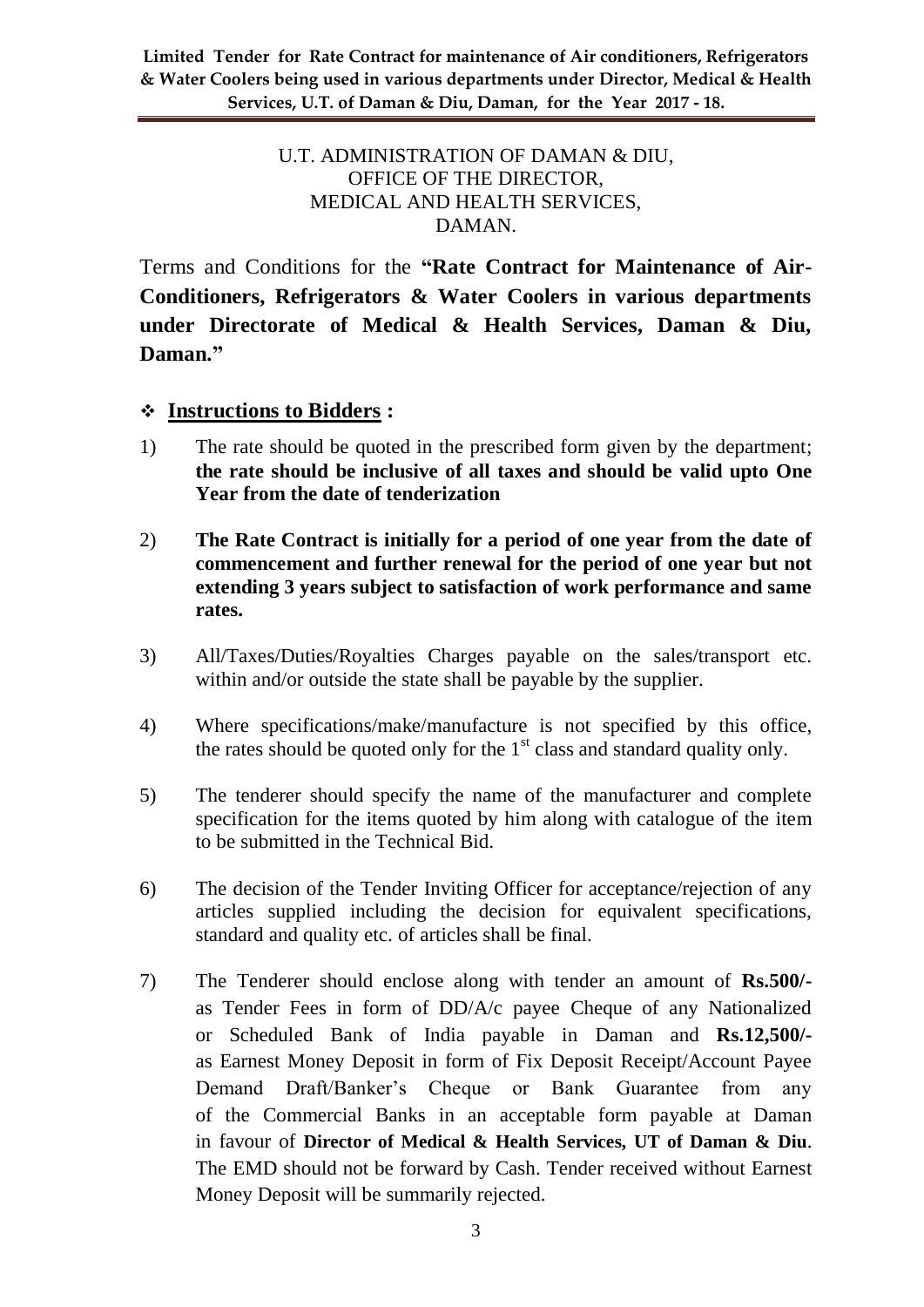8) (a) The successful tenderer will have to pay within 10 days from the date of demand, an amount equal to 10% of the total value of articles, which may be ordered, as the amount of security deposit.

(b) Non receipt of Security Deposit within stipulated time will result in automatic cancellation of the order for supply without any intimation.

(c) However in case if any articles are received for which the Security Deposit may not have been deposited, the full Security Deposit as may be due from the supplier will be recovered from the bill(s) for such articles.

- 9) The amount of Earnest Money paid by the successful Tenderer(s) will be adjusted against the amount of Security Deposit to be paid by the successful tenderer(s) as per condition No.07 above.
- 10) The tender should be neatly typed or hand written only on format given by the department carries the name of supplier and the signature of the tenderer. No overwriting, correction or erasures will be considered.
- 11) All bills should be in **TRIPLICATE** and should invariably mention the number and date of supply order.
- 12) All bills for amount above  $\overline{\xi}$ .5000/- should be pre-receipted on a Revenue Stamp of proper value. Bills for amount exceeding  $\bar{\mathcal{F}}$ .5000/not pre-receipted on Revenue Stamp of proper value will not be accepted for payment.
- 13) Each bill in which Sales Tax is charged must contain the following certificates on the body of the bill: "CERTIFIED" that the goods on which Sales Tax has been charged have not been exempted under the Central Sale Tax Act or the Rules made there under and the amount charged on account of Sales Tax on these goods is not more than what is payable under the provisions of relevant Act or Rules made there under".
- 14) The Tenders shall be submitted in two-bid system, each of which is to be submitted in separate envelope. The first envelope should contain Technical Bid and super scribing on the envelope as **"Sealed Cover No.1 Technical Bid – Rate Contract for Maintenance of Air-Conditioners, Refrigerators & Water Coolers used in various departments under DMHS Daman"**. The **EMD** and **Tender Fees** should be enclosed with **TECHNICAL BID** only.

The second envelope should contain Financial Bid and super scribing on the envelope as **"Sealed Cover No.2 - Financial Bid for Rate**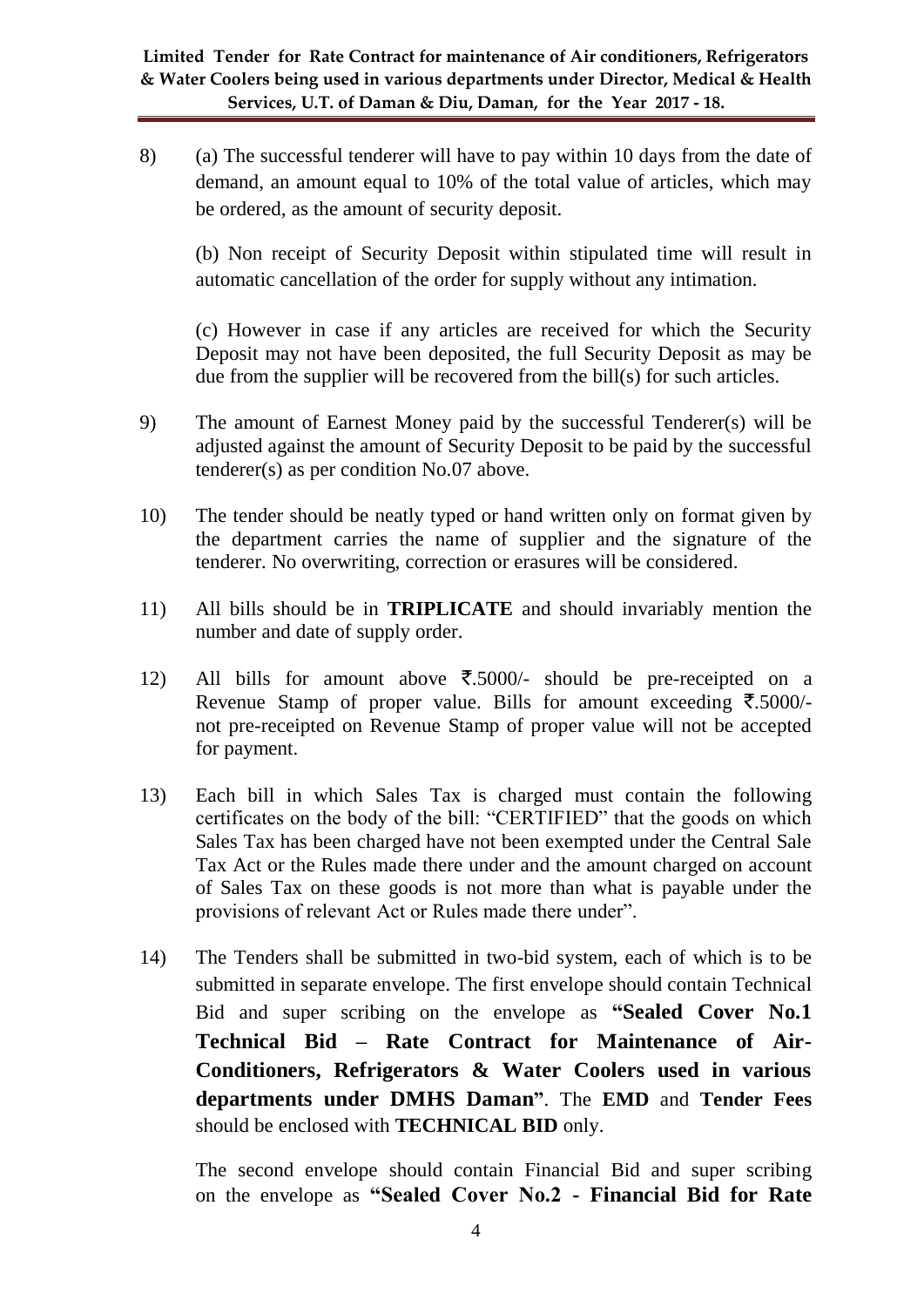**Contract for Maintenance of Air-Conditioners, Refrigerators & Water Coolers used in various departments under DMHS Daman".** The tender will be issued from **06/05/2017** to **22/05/2017** and the last date of submission of bid will be **22/05/2017** upto 15.00 hours.

- 15) If the tenderer whose tender is accepted, fails to execute the supply order within stipulated time the Earnest Money Deposit of such tenders will stand forfeited to the Government.
- 16) The Tenders will be opened by the Tender Opening Committee in presence of Tenderers or their representatives, if any present in the Office of the Tender Inviting Officer. The Tender Opening Committee will first open the technical bid consisting of Terms & Conditions issued by the department duly stamped & signed, EMD, technical specification given by the department etc, the Committee will open the financial bid only of those firms who have qualified for technical bid as per specifications given by the department. The financial bid will be opened after the report received from the Technical Committee.
- 17) The right to accept or reject without assigning any reasons or all tenders in part or whole is reserved with the Tender Inviting Officer and his decision(s) on all matters relating to acceptance or rejection of the tenders as a whole or in part will be final and binding to all.
- 18) In case, the supplier does not execute the supply order placed with him, the EMD of the supplier will be forfeited to the Government and the contract for the supply shall terminated with no further liabilities on either party to the contract.
- 19) Separate agreement will be required to be signed by the successful tender(s) for the purpose of this contract for supply of materials and services, including labor cost. Rates tendered/offered in response to the concerned Limited Tender Inquiry shall be considered as acceptance of all above terms and conditions for supply for all legal purpose.
- 20) The tender will be accepted during working hours upto **25/05/2017** at 15.00 hours and will open on the same day if possible in the office of The Director of Medical and Health Services/ Daman in the presence of the Tender Opening Committee and tenderer(s) or their representative(s) if present.
- 21) The rate quoted for the materials should be of ISO or ISI specification if any.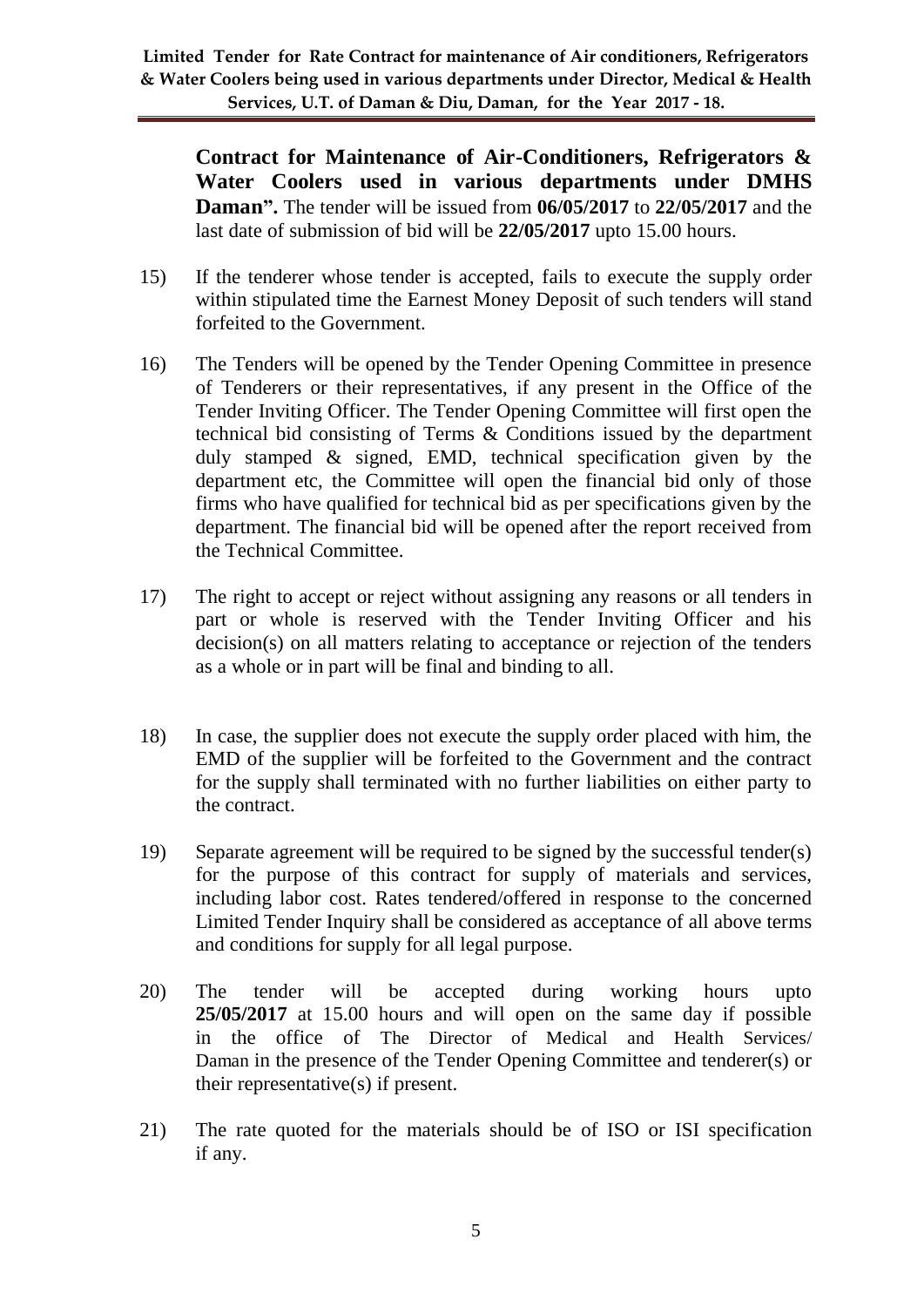# **Conditions of Contract :**

- 1) The rate(s) quoted should be strictly for free delivery at F.O.R Daman and will be valid and operative for supply orders issued within one year from the date of invitation of tenders.
- 2) Orders once placed should be delivered within the given time period and item should be door delivered including labour.
- 3) No extra charge for packing, forwarding and insurance etc. will be paid on the rates quoted.
- 4) The rates should be quoted only for the items specified in the list of requirement and should be for the items of given special make/manufacture.
- 5) Rates quoted for items other than the required specification/ make/manufacture will not be considered.
- 6) The amount of Earnest Money paid by the tenderer(s) whose tenders are not accepted will be refunded to them by cheque or Demand Draft (as may be convenient to the Tender Inviting Officer if the amount is above  $\bar{\mathbf{z}}$ . 200/-) drawn on any branch of State of India or its subsidiary Commercial Bank. Where this mode of payment is not possible the amount will be refunded at the cost of the tenderer.
- 7) Only on satisfactory completion of the supply order for and on payment of all bills of the supplier, as to be admitted for payment, the amount of Security Deposit/Earnest Money will be refunded after expiry of guarantee/warranty period, if any, or any such date/period as may be mutually agreed upon.
- 8) The tender inviting officer will consider extension of time for remitting the Security Deposit as demanded. However, in case of denial to consider such extension the supplier is bound to abide by the limit given and liable to make good for the loss made to the Government on account of his failure to abide by the time limit.
- 9) Railway Receipt or other transport document should be drawn in the favour of Officer Inviting tender.
- 10) Railway Receipt or other transport document should not be send by VPP or through any Bank as this being a Government Office it is not possible to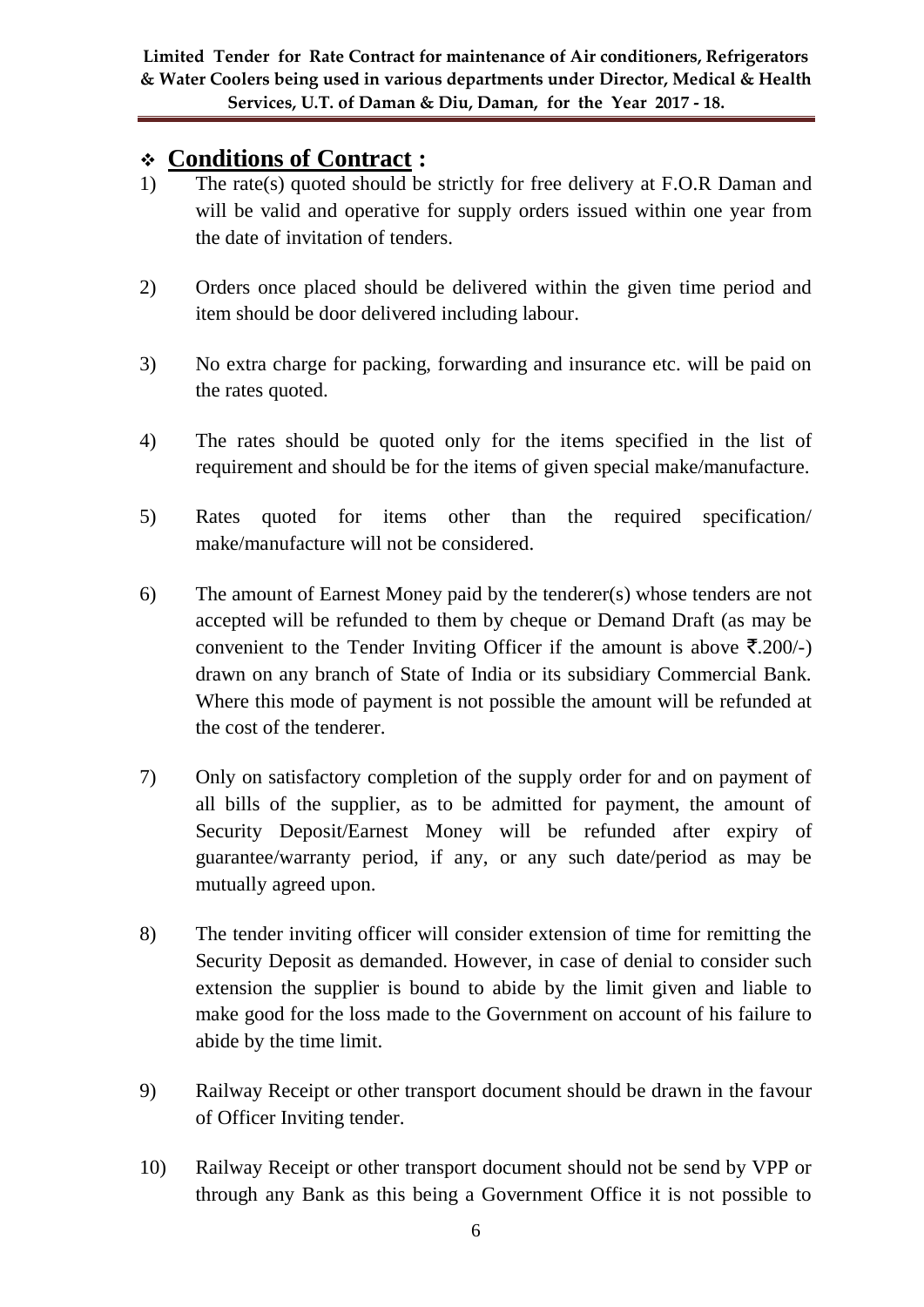clear cash demands of Post Office/Bank for delivery of RR or other transport documents unless we have agreed to it as special arrangement.

- 11) The supplies, materials etc. of inferior quality standard or of different specifications, brand, manufacturer etc other than that ordered specified and/or incomplete or broken articles will not be accepted. The supplier has to replace the same at his own cost and risk. Intimation of non-acceptance of any materials etc will be sent to the supplier within 10 days from the date of receipt of the stores and the same will be returned to the supplier at his own cost and risk, if he so desires and intimates accordingly within 15 days from the date of dispatch of intimation of the non-acceptance. However, if no communication is received within 15 days from the date of communication the tender Inviting Officer will not be responsible for any damages, loss etc. of such rejected articles.
- 12) In case of failure to supply the store, materials etc. ordered for, as per conditions and within the stipulated time, the name articles will be obtained from the tenderer who offered next higher rates or from any other sources, as may be decided by the tender inviting Officer and the loss to the Government on account of such purchases(s) shall be recovered from the former suppliers Security Deposit/Earnest Money or bills payable. The suppliers shall have no right to dispute with such procedure.
- 13) Demurrage charges paid by the Tender Inviting Officer on account of delayed receipt of dispatch documents intimation will be recovered from the bills payable to the supplier.
- 14) In case of failure to replace the accepted and rejected articles from the supplies made, as mentioned in the conditions the loss undergone by the Government will be recovered from the suppliers Security Deposit/Earnest Money or payment due of any bill(s) to the extend required.
- 15) Extension of time limit for supplies shall be considered by the Tender Inviting Officer. The extension so granted may be with levy of compensation for delay in execution of supply order up to 5% of the cost of supplies ordered for at the discretion of the authority competent to grant extension of time limit provided such request is made well in time, depending upon the circumstances and such decision in the matter will be final.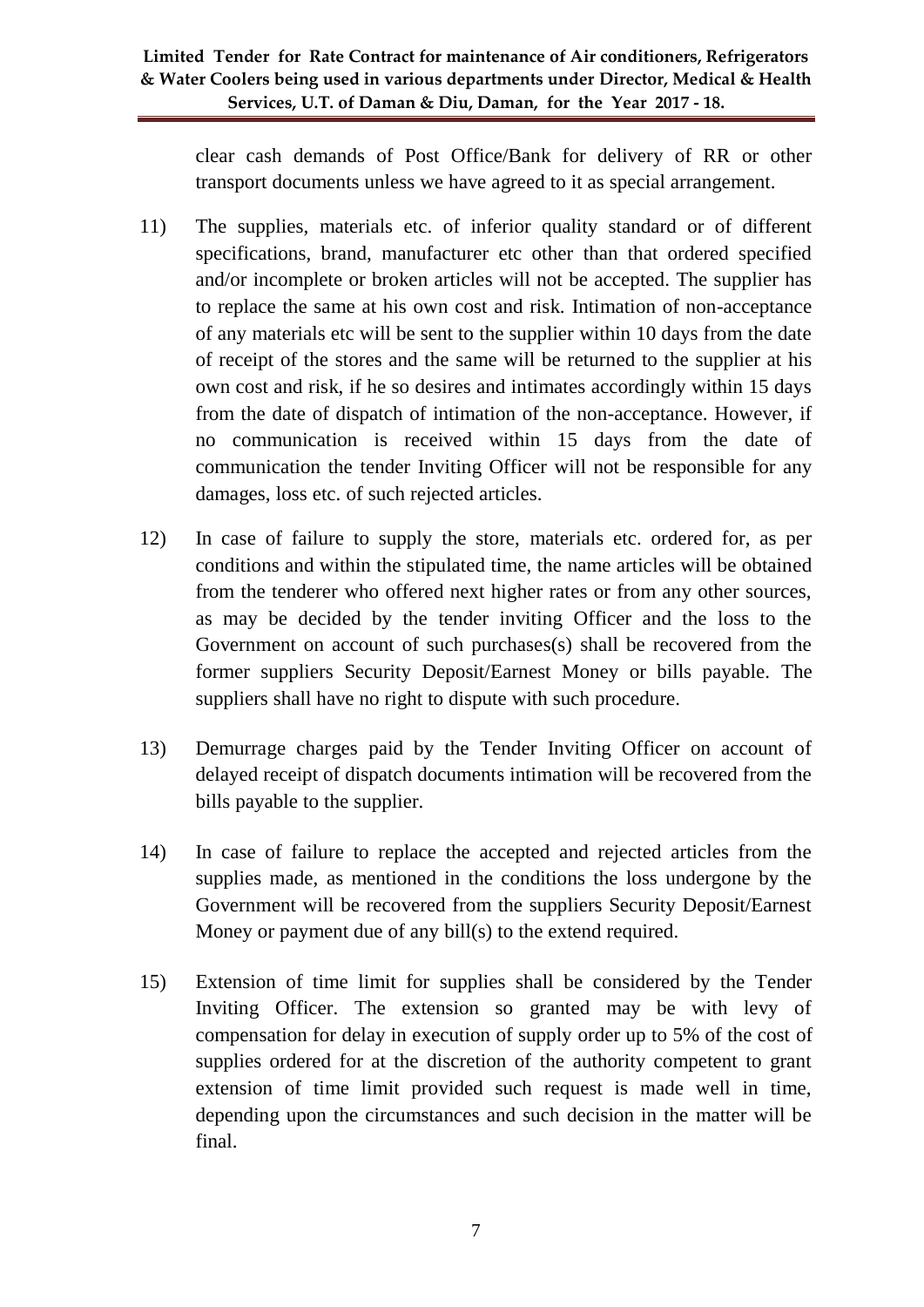- 16) If at any time after the order for supply of materials the Tender Inviting Officer shall for any reason whatsoever not require the whole or part of the quantity thereof as specified in the order the Tender Inviting Officer shall give notice in writing of the fact to the supplier(s) who shall have to claim to any payment of compensation what so ever on account of any profit or advantage which the supplier(s) might have derived from the supply of articles in full, but which did not derive in consequence of the full quantity of articles not having been purchased, nor shall have any claim for compensation by reasons of any alterations having been made in the original instructions which shall invoice any curtailment of the supply originally contemplated.
- 17) The Earnest Money(s)/Security Deposit(s) paid by the tender(s) earlier against any tender(s) or supply order(s) is/are not adjustable with Earnest Money or Security Deposit required by these conditions.
- 18) The tenders/offers received do not confirm with the terms and conditions of this office will be summarily rejected. If any firm desires to consider exemption from payment of Earnest Money Deposit, certified copies of its Registration with D.G.S. & D. should be attached to their tenders.
- 19) The items as mentioned in the list are the approximate estimates invited and actual purchase may more. Accordingly the successful tenderer has no right for any loss/damages with reference to approximate requirement shown in tender and actual requirement.
- 20) Supplier may ensure the goods at his own cost to safeguard the delivery of such goods dispatched by him to the consignee; the department will not be responsible for the damages or pilferage of goods during transit.
- 21) The manufacturing units who are placed in Daman are exempted for Earnest Money Deposit.
- 22) Rates should be quoted in the forms issued from the department and as per the requirement asked for.
- 23) Rates quoted are for Director of Medical & Health Services Department.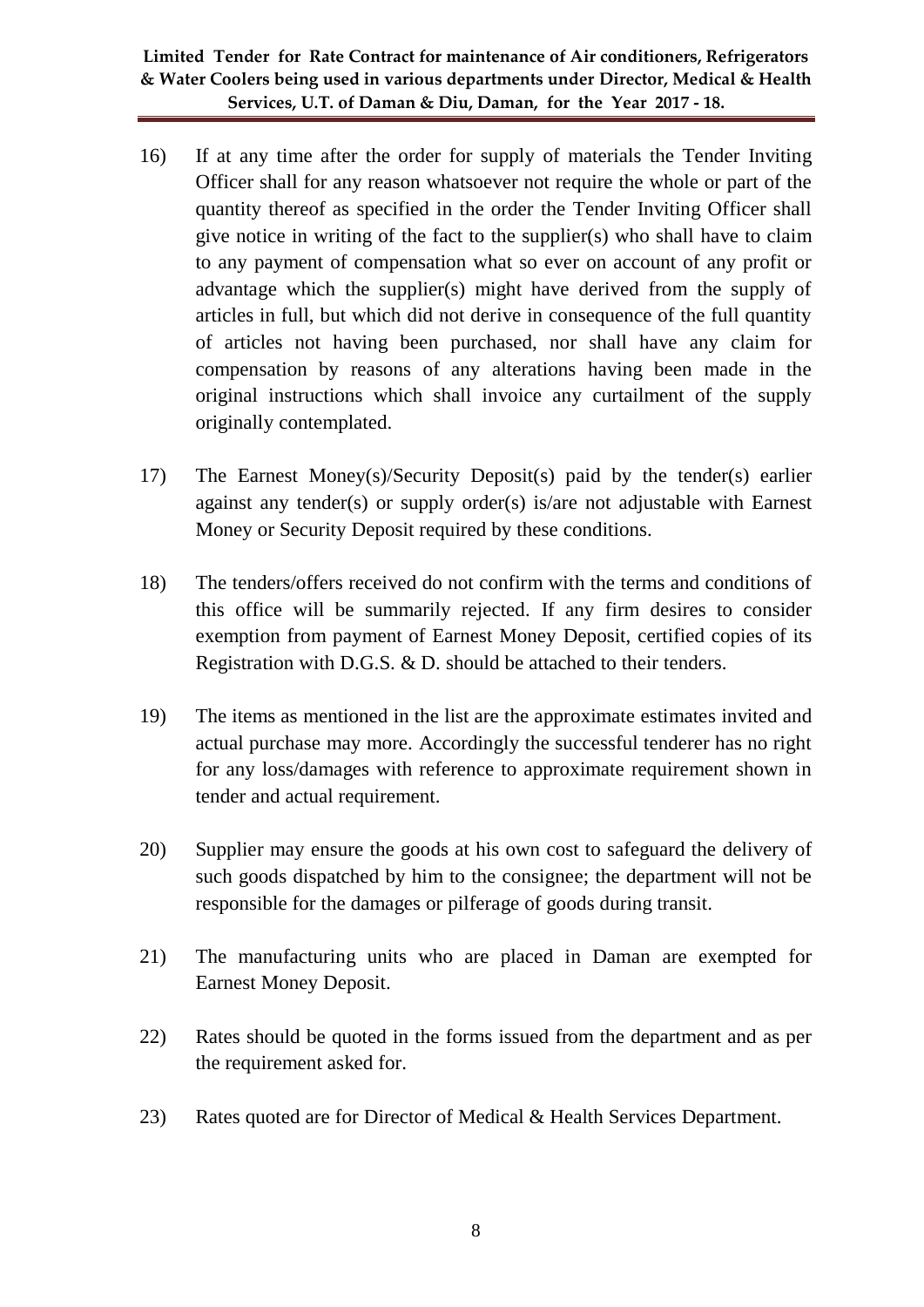- 24) The tenderer should attached scanned copies of :
	- **1. PAN No.**
	- **2. Sale Tax Reg. / VAT Reg.**
	- **3. Certificate of Experience in field of supply.**
	- **4. Terms & Conditions of Tender Documents duly stamped and signed on each pages.**
	- **5. Schedule of Specifications (Scope of Work) duly stamped and signed on each pages.**
	- $\triangleright$  It may please be noted that the tender received without document referred above shall not be considered.
- 25) The tender fee must be enclosed in demand draft in favour of undersigned with the tender documents.

Signature & Designation of Tender Inviting Officer…

 **Sd/-**

**Director** Medical & Health Services**/** UT of Daman & Diu, "Tel.No.0260-2230470" email ID : dmhs-daman-dd@nic.in

The above terms and conditions are accepted and are binding to me/us.

Place: Signature of tenderer Dated: Name of tenderer with seal of the firm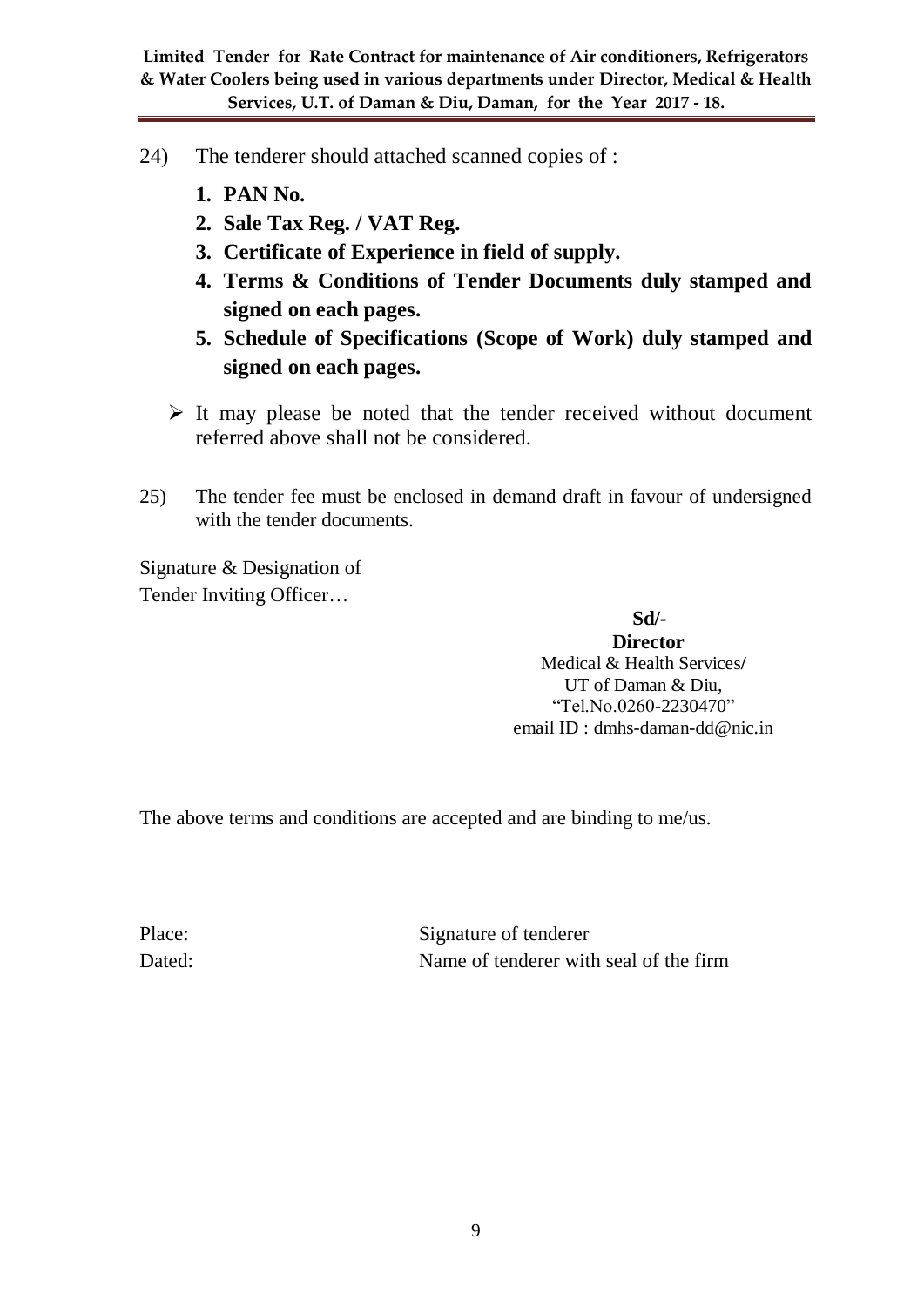## **Scope of Work :**

# **Rate Contract for Maintenance of Air Conditioners, Refrigerators & Water Coolers used in various departments under Directorate Medical & Health Services Daman for the Year 2017-18.**

# **Price Schedules:**

| Sr.<br>No. | <b>Particulars</b>                                          | <b>Make</b> | Unit        | Rate | Qty.<br>Reqd. | <b>Total</b><br><b>Amount</b> |
|------------|-------------------------------------------------------------|-------------|-------------|------|---------------|-------------------------------|
| 1.         | Split AC New Outdoor fan motor                              | Standard    | <b>Nos</b>  |      | 01            |                               |
| 2.         | Window New fan motor                                        | Standard    | <b>Nos</b>  |      | 01            |                               |
| 3.         | rewinding<br>Air<br>Cooler<br>motor<br>repairing            |             | <b>Nos</b>  |      | 01            |                               |
| 4.         | Air Cooler Pump motor                                       | Standard    | <b>Nos</b>  |      | 01            |                               |
| 5.         | Air Cooler Servicing Charges                                |             | <b>Nos</b>  |      | 01            |                               |
| 6.         | Concealed copper tubing for spilt<br><b>AC</b>              | $-$         | Per<br>Mtr. |      | 01            |                               |
| 7.         | Deep freezer Compressor (200 Ltr.)                          | Standard    | <b>Nos</b>  |      | 01            |                               |
| 8.         | Deep freezer Compressor (500 Ltr.)                          | Standard    | <b>Nos</b>  |      | 01            |                               |
| 9.         | Deep freezer Compressor (700 Ltr.)                          | Standard    | <b>Nos</b>  |      | 01            |                               |
| 10.        | freezer<br>Compressor<br>Deep<br>Gas<br>charging (200 Ltr.) |             | <b>Nos</b>  |      | 01            |                               |
| 11.        | freezer<br>Deep<br>Compressor<br>Gas<br>charging (500 Ltr.) |             | <b>Nos</b>  |      | 01            |                               |
| 12.        | freezer<br>Deep<br>Compressor<br>Gas<br>charging (700 Ltr.) |             | <b>Nos</b>  |      | 01            |                               |
| 13.        | <b>Digital Temperature Controller</b>                       | Standard    | <b>Nos</b>  |      | 01            |                               |
| 14.        | Fan capacitor Indoor Unit                                   | Standard    | <b>Nos</b>  |      | 01            |                               |
| 15.        | Freezer service charge                                      |             | <b>Nos</b>  |      | 01            |                               |
| 16.        | New Indoor Fan Motor (1.5 Ton)                              | Standard    | <b>Nos</b>  |      | 01            |                               |
| 17.        | New Indoor Fan Motor (2.0 Ton)                              | Standard    | <b>Nos</b>  |      | 01            |                               |
| 18.        | New Outdoor unit Compressor<br>$(1.5$ Ton)                  | Standard    | <b>Nos</b>  |      | 01            |                               |
| 19.        | New Outdoor unit Compressor<br>$(2.0$ Ton $)$               | Standard    | <b>Nos</b>  |      | 01            |                               |
| 20.        | Partly Gas Charging                                         | $-\,-$      | <b>Nos</b>  |      | 01            |                               |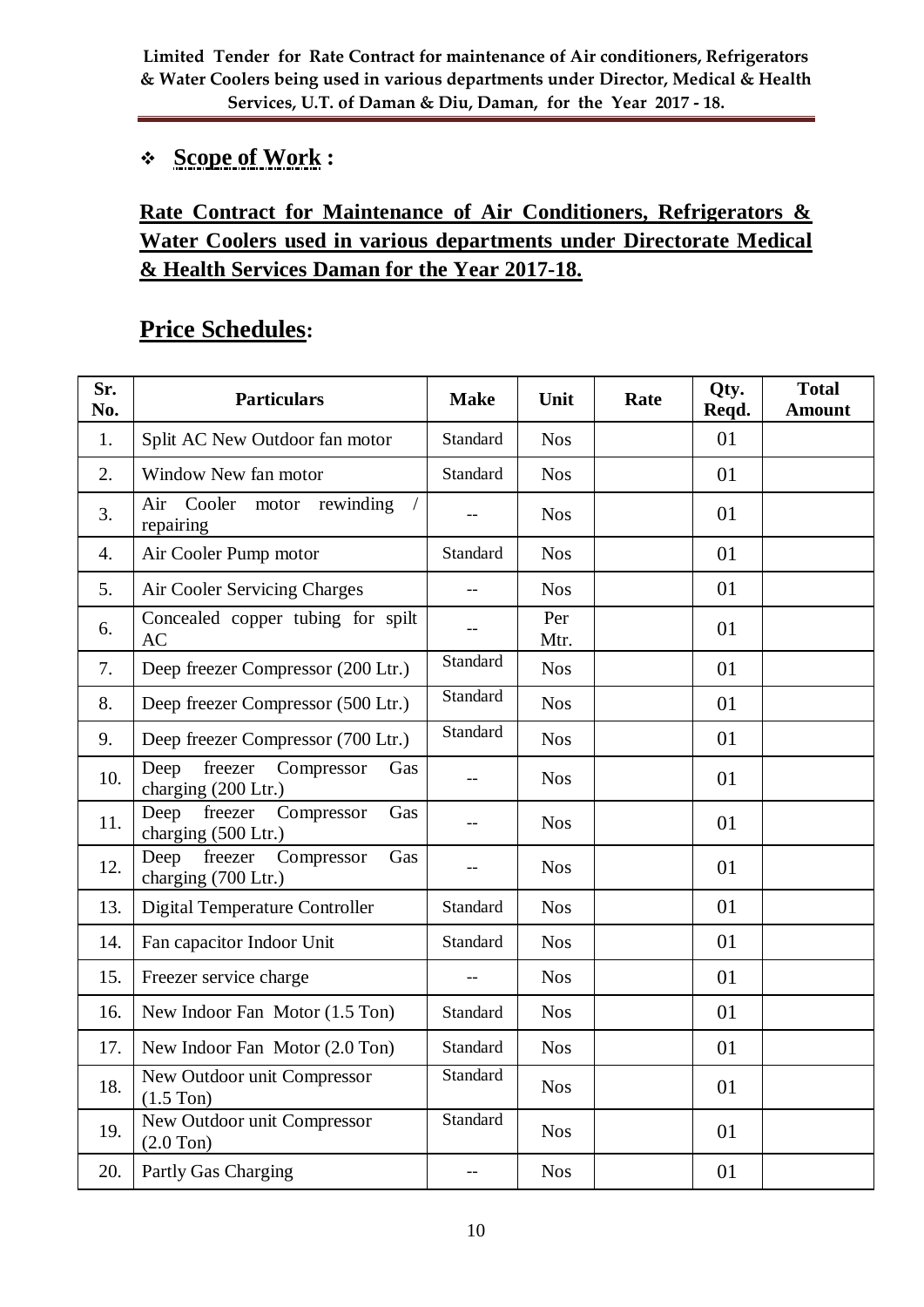| Sr.<br>No. | <b>Particulars</b>                                                   | <b>Make</b>     | Unit       | Rate | Qty.<br>Reqd. | <b>Total</b><br><b>Amount</b> |
|------------|----------------------------------------------------------------------|-----------------|------------|------|---------------|-------------------------------|
| 21.        | Refrigerator relay and O.L.P all type                                | Standard        | <b>Nos</b> |      | 01            |                               |
| 22.        | Refrigerator Compressor (100 Ltr.)                                   |                 | <b>Nos</b> |      | 01            |                               |
| 23.        | Refrigerator Compressor (220 Ltr.)                                   |                 | <b>Nos</b> |      | 01            |                               |
| 24.        | Refrigerator gas charging (100 Ltr.)                                 |                 | <b>Nos</b> |      | 01            |                               |
| 25.        | Refrigerator gas charging (220 Ltr.)                                 |                 | <b>Nos</b> |      | 01            |                               |
| 26.        | Refrigerator gas charging (320 Ltr.)                                 |                 | <b>Nos</b> |      | 01            |                               |
| 27.        | Refrigerator Thermostat switch                                       | Standard        | <b>Nos</b> |      | 01            |                               |
| 28.        | Remote repairing charges (PCB)                                       |                 | <b>Nos</b> |      | 01            |                               |
| 29.        | Running Capacitor (36/45/50mf)                                       | Standard        | <b>Nos</b> |      | 01            |                               |
| 30.        | Spilt AC New Indoor Unit (1.5 Ton)                                   | Standard        | <b>Nos</b> |      | 01            |                               |
| 31.        | Spilt AC New Indoor Unit (2.0 Ton)                                   | Standard        | <b>Nos</b> |      | 01            |                               |
| 32.        | Split AC Contactor (2.0 Ton)                                         | Standard        | <b>Nos</b> |      | 01            |                               |
| 33.        | Split AC outdoor Fan Motor Blade                                     | Standard        | <b>Nos</b> |      | 01            |                               |
| 34.        | Split AC all type Indoor Blower                                      | Standard        | <b>Nos</b> |      | 01            |                               |
| 35.        | Split AC compressor (1.5 Ton)                                        | Standard        | <b>Nos</b> |      | 01            |                               |
| 36.        | Split AC compressor (2.0 Ton)                                        | Standard        | <b>Nos</b> |      | 01            |                               |
| 37.        | Split AC condenser Coil (1.5 Ton)                                    | <b>Standard</b> | <b>Nos</b> |      | 01            |                               |
| 38.        | Split AC condenser Coil (2.0 Ton)                                    | Standard        | <b>Nos</b> |      | 01            |                               |
| 39.        | Split AC Extra Copper tubing                                         |                 | Per mtr    |      | 01            |                               |
| 40.        | Split AC Fan capacitor                                               | Standard        | <b>Nos</b> |      | 01            |                               |
| 41.        | Split AC Fan Motor<br>repairing<br>Charge                            |                 | <b>Nos</b> |      | 01            |                               |
| 42.        | Split AC Normal Service                                              |                 | <b>Nos</b> |      | 01            |                               |
| 43.        | Split AC fully Water servicing                                       |                 | <b>Nos</b> |      | 01            |                               |
| 44.        | Split AC Gas Charging (1.5 Ton)                                      |                 | <b>Nos</b> |      | 01            |                               |
| 45.        | Split AC Gas Charging (2.0 Ton)                                      |                 | <b>Nos</b> |      | 01            |                               |
| 46.        | Split AC Indoor Unit Removing &<br>Reinstallation $(1.5 \& 2.0$ Ton) |                 | <b>Nos</b> |      | 01            |                               |
| 47.        | <b>Split AC</b> installation Charges                                 | --              | <b>Nos</b> |      | 01            |                               |
| 48.        | Split AC New remote controller                                       | Standard        | <b>Nos</b> |      | 01            |                               |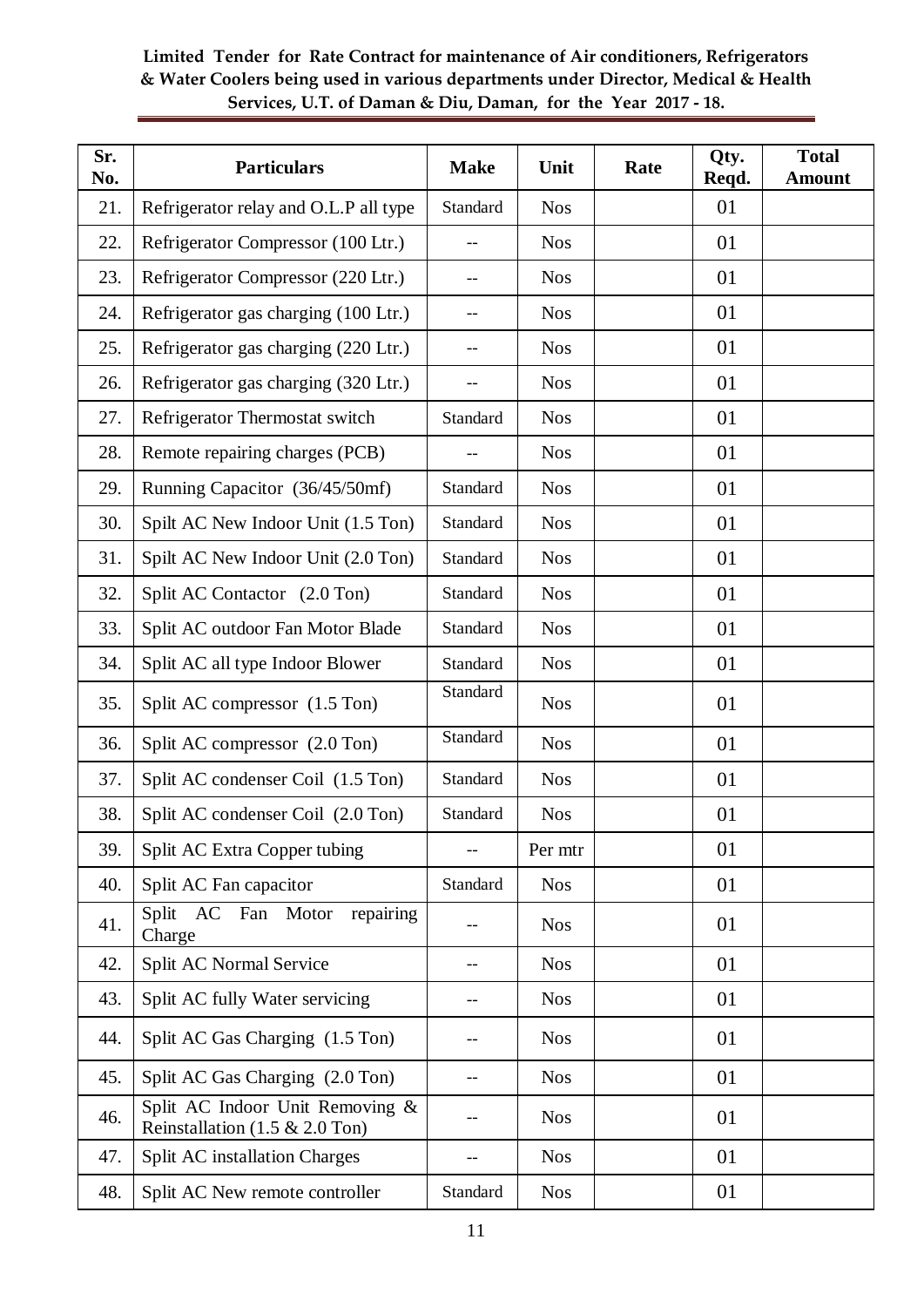| Sr.<br>No. | <b>Particulars</b>                                                       | <b>Make</b> | Unit       | Rate | Qty.<br>Reqd. | <b>Total</b><br><b>Amount</b> |
|------------|--------------------------------------------------------------------------|-------------|------------|------|---------------|-------------------------------|
| 49.        | Split AC Removing & Reinstallation<br>charges                            |             | <b>Nos</b> |      | 01            |                               |
| 50.        | Starting Capacitor (80/100mf)                                            | Standard    | <b>Nos</b> |      | 01            |                               |
| 51.        | Sub-Zero controller (Deep Freezer)                                       | Standard    | <b>Nos</b> |      | 01            |                               |
| 52.        | Tower AC control panel repairing                                         |             | <b>Nos</b> |      | 01            |                               |
| 53.        | <b>Tower AC Fan Motor Outdoor</b>                                        | Standard    | <b>Nos</b> |      | 01            |                               |
| 54.        | Tower AC Gas Charging (2.0 Ton)                                          |             | <b>Nos</b> |      | 01            |                               |
| 55.        | Tower AC fully water Servicing<br>$(2.0$ Ton $)$                         |             | <b>Nos</b> |      | 01            |                               |
| 56.        | Tower AC Indoor Unit Servicing<br>$(2.0$ Ton $)$                         |             | <b>Nos</b> |      | 01            |                               |
| 57.        | Tower AC Outdoor unit Servicing<br>$(2.0$ Ton $)$                        |             | <b>Nos</b> |      | 01            |                               |
| 58.        | Water Cooler fan motor (150 Ltr.)                                        | Standard    | <b>Nos</b> |      | 01            |                               |
| 59.        | Water Cooler thermostat Switch                                           | Standard    | <b>Nos</b> |      | 01            |                               |
| 60.        | Water Cooler Compressor (150 Ltr.)                                       | Standard    | <b>Nos</b> |      | 01            |                               |
| 61.        | Water Cooler Compressor<br>$(60/80$ Ltr.)                                | Standard    | <b>Nos</b> |      | 01            |                               |
| 62.        | Water Cooler Compressor<br>$(40/80$ Ltr.)                                | Standard    | <b>Nos</b> |      | 01            |                               |
| 63.        | <b>Water Cooler Compressor</b><br>$(40/40$ Ltr.)                         | Standard    | <b>Nos</b> |      | 01            |                               |
| 64.        | Water cooler fan Motor (60/80 Ltr.)                                      | Standard    | <b>Nos</b> |      | 01            |                               |
| 65.        | Water cooler fan Motor (40/80 Ltr.)                                      | Standard    | <b>Nos</b> |      | 01            |                               |
| 66.        | Water cooler fan Motor (40/40 Ltr.)                                      | Standard    | <b>Nos</b> |      | 01            |                               |
| 67.        | <b>Water Cooler Gas Charges</b><br>$(40 \text{ to } 80 \text{ Ltr.})$    |             | <b>Nos</b> |      | 01            |                               |
| 68.        | <b>Water Cooler Gas Charging</b><br>$(100 \text{ to } 150 \text{ Ltr.})$ | --          | <b>Nos</b> |      | 01            |                               |
| 69.        | Water cooler service charges                                             | --          | <b>Nos</b> |      | 01            |                               |
| 70.        | Window AC compressor $(1.5 \text{ Ton})$                                 | Standard    | <b>Nos</b> |      | 01            |                               |
| 71.        | Window AC compressor (2.0 Ton)                                           | Standard    | <b>Nos</b> |      | 01            |                               |
| 72.        | Window AC Fan capacitor                                                  | Standard    | <b>Nos</b> |      | 01            |                               |
| 73.        | Window AC Fan Motor repairing<br>Charge                                  | $-$         | <b>Nos</b> |      | 01            |                               |
| 74.        | Window AC fully Water servicing                                          |             | <b>Nos</b> |      | 01            |                               |